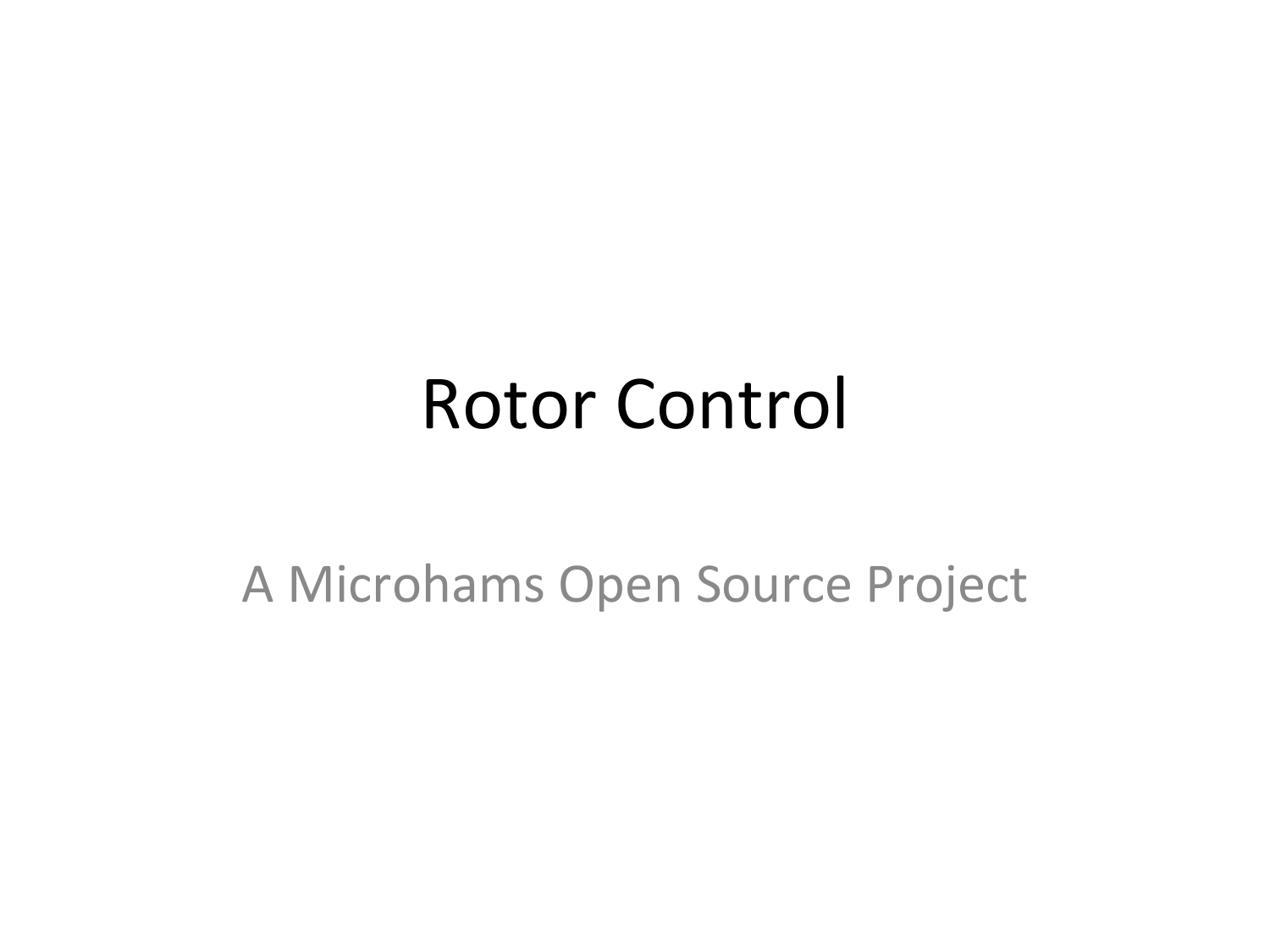# General Project Requirements

- Simple: A beginners project
	- Computer control of one or more pieces of ham equipment
	- Web base interface
	- Not require a lot of knowledge of electronics or electronic assembly (a little smoke, not a lot)
- Low Cost:  $<$  \$200
- Open Source
	- Open Source Software
	- Open Source Hardware
- Easy to understand
- Extensible
- Value Add
- Fthernet or wireless interface
- High Wants
	- Web Interface
	- $-$  Map Integration
	- $-$  Point and Click Bearing
		- Select point on a map
		- Select a contact from a contact list
		- Select a grid cell
	- View coverage area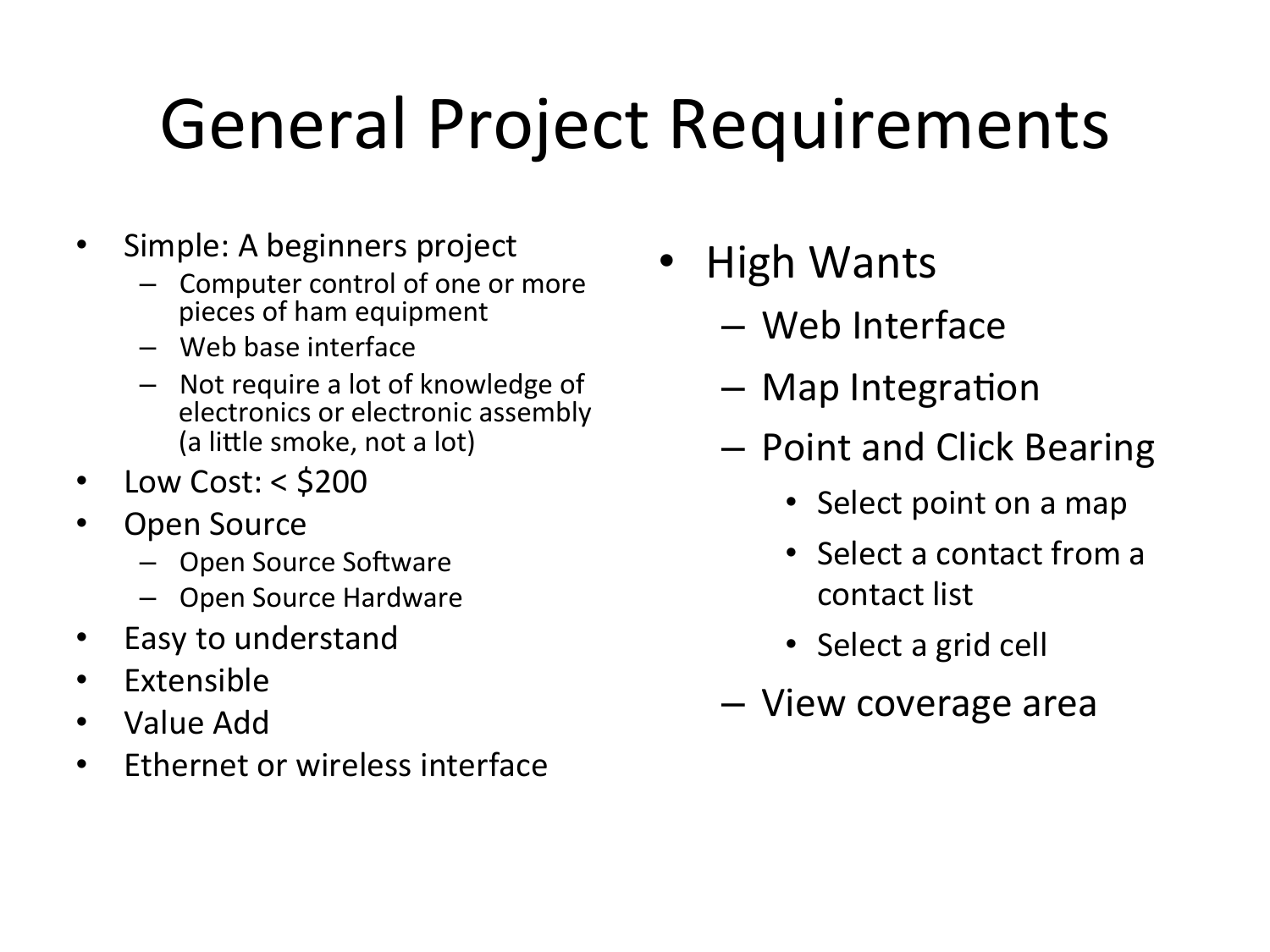# **COMPUTER ROTOR CONTROL INTERFACES**

What is out there?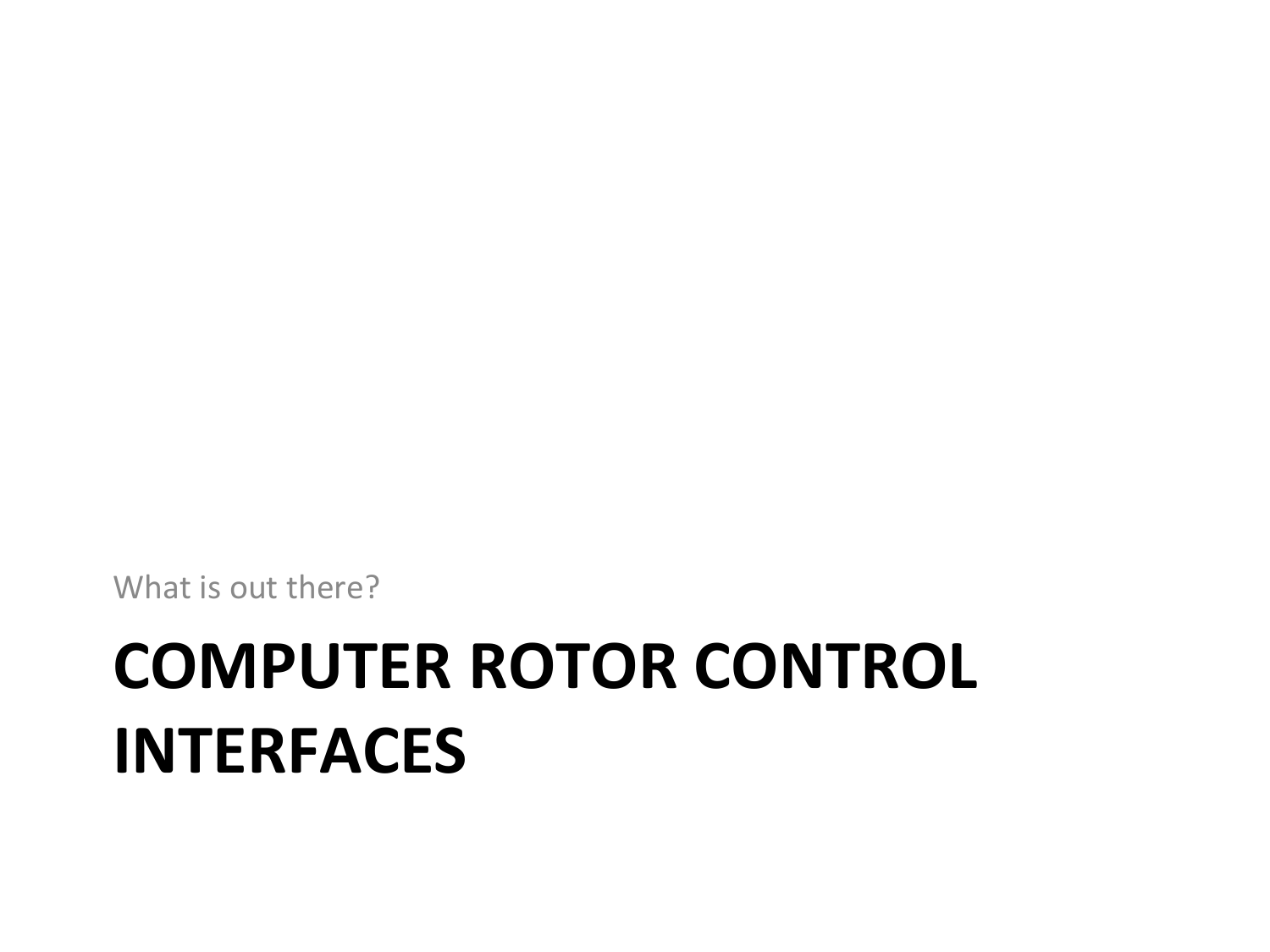### Computer Rotor Control Interfaces

- Yaesu GS 232B \$589.95
	- RS232 Computer Interface
- DX Engineering EA4TX \$229.00
	- USB Interface
- MDS RC1 \$260.00
	- USB Interface
- Easy Rotor Control  $\sim$ \$230.00
	- RS232/USB, optional Enet
	- Kit
	- prices range between  $\sim$ \$140 \$350 depending on options.
- Developing our own
	- Computer Board
		- Raspberry Pi ~\$25.00
		- Beagle Board Black ~\$40.00
	- $-$  Misc. Cables and part  $<$  \$40.00
	- Software Open Source and You Develop<br>(free?)







Requires Client Software Requires a Rotor with interface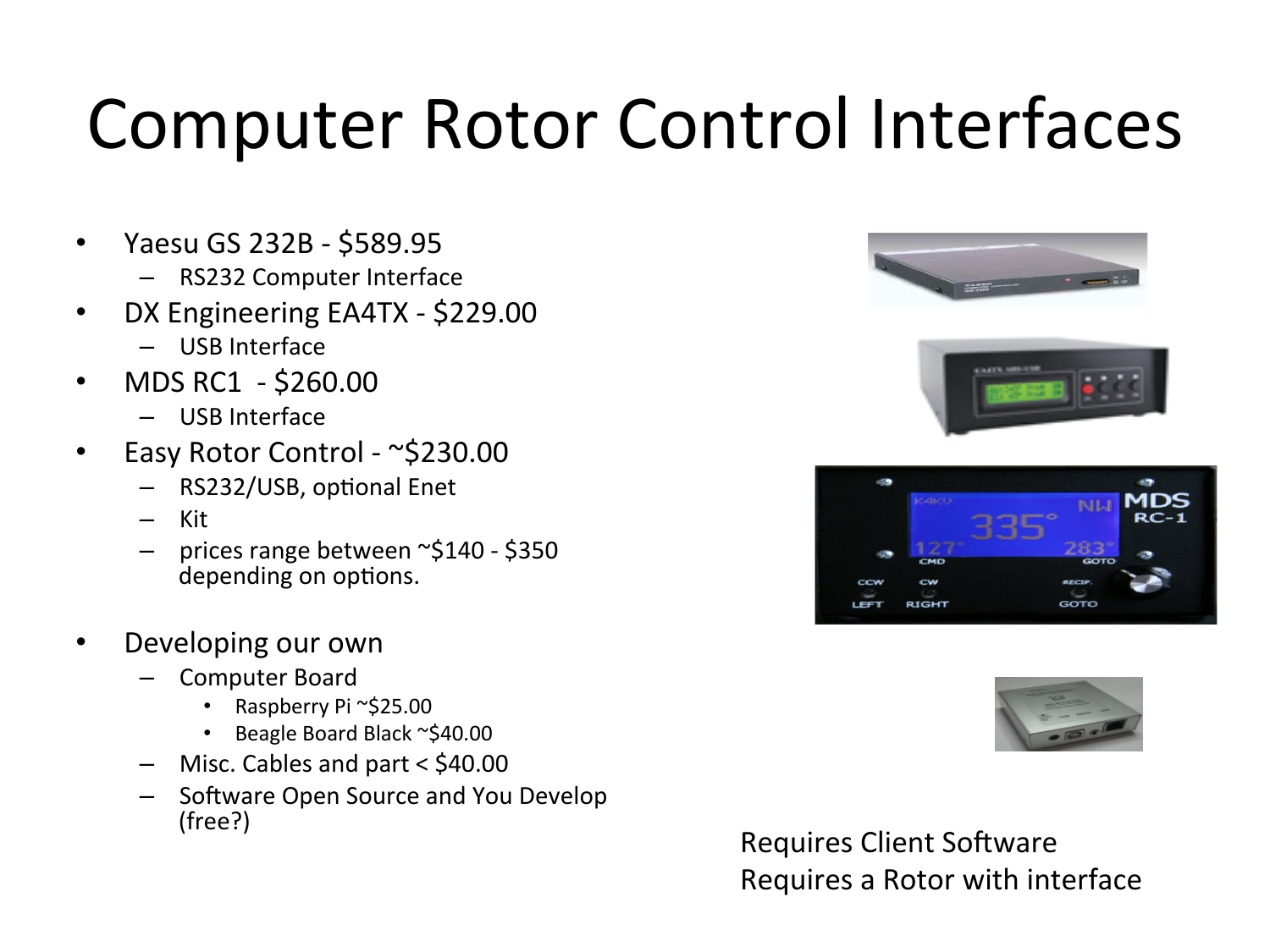### Protocols

#### **DCU-1**

#### **GS232A**

| <b>Command</b>      | <b>Remarks</b>           | <b>Command</b> | <b>Remarks</b>               |
|---------------------|--------------------------|----------------|------------------------------|
| AP1xxx <cr></cr>    | Set bearing and rotate   | <b>Maaa</b>    | Set bearing and<br>rotate    |
| AP1xxx;             | Set bearing no rotate    |                |                              |
| AM1;                | <b>Execute rotation</b>  | Msss aaa bbb   | Time Interval move           |
| AT1; or<br>AT1 < cr | <b>Current Location</b>  | Τ              | Execute time move            |
|                     |                          | $\mathsf C$    | <b>Current Location</b>      |
| $\cdot$             | Stop rotation            | A[S]           | Stop [All Stop]              |
| $\vee$              | Version                  |                | rotation                     |
| K                   | <b>Enter Calibration</b> | R[L]           | <b>CW</b> [CCW] rotation     |
| $\mathsf k$         | <b>Exit Calibration</b>  | O [F]          | Offset [Full]<br>calibration |
|                     |                          | Xn             | Speed (1,2,3,4)              |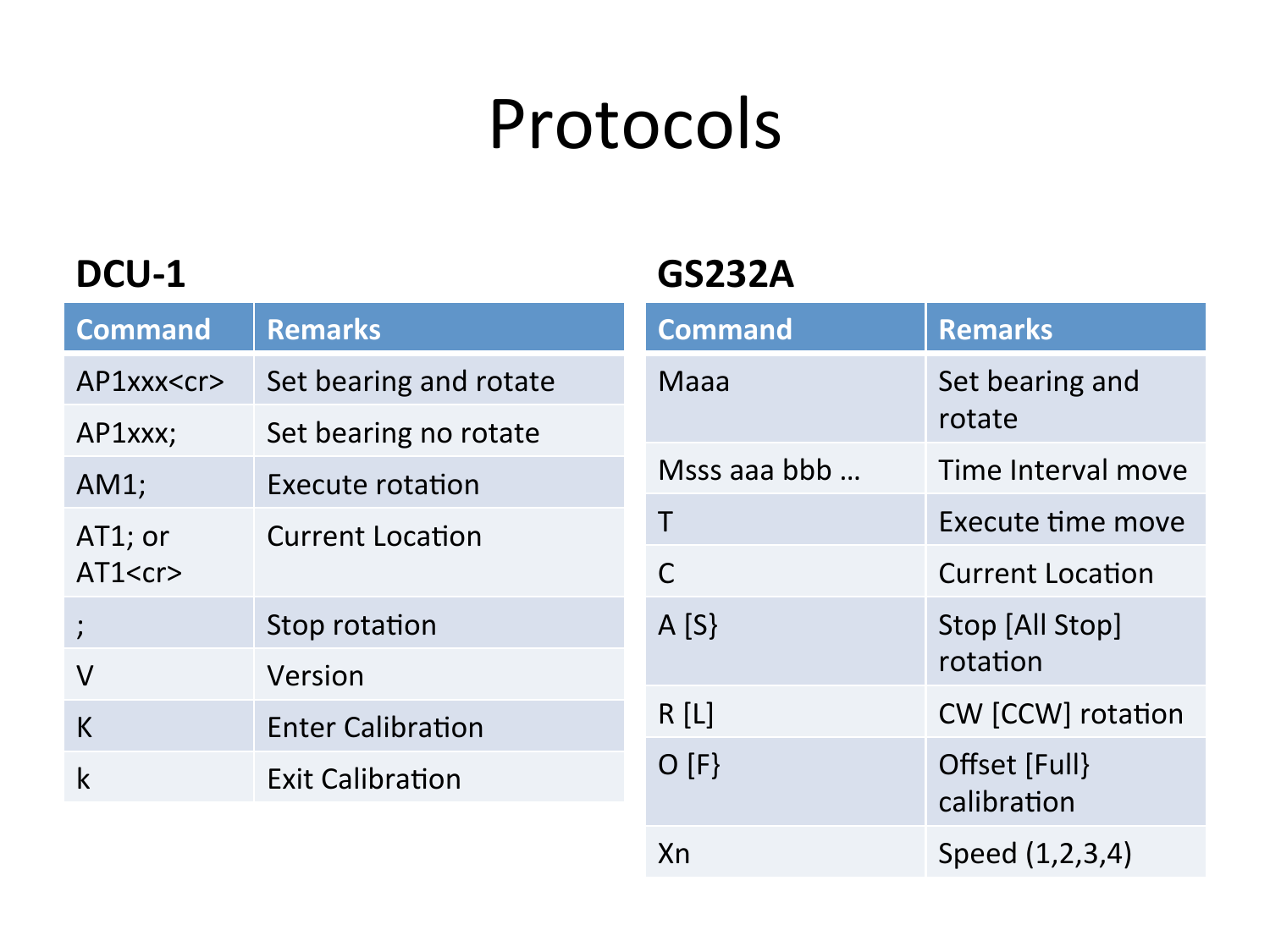Rotors Available

### **SELECT A ROTOR**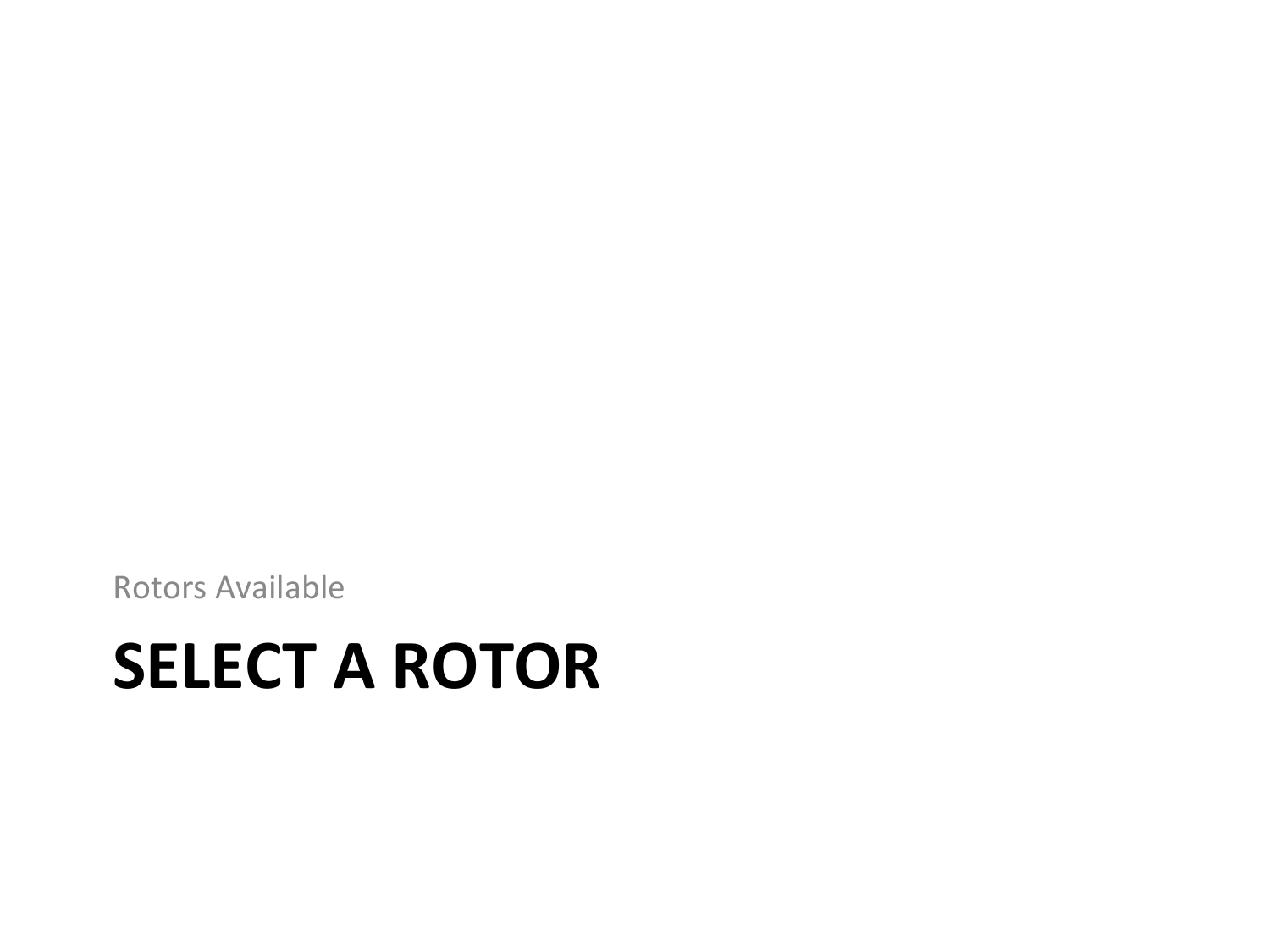# Selecting a rotor

#### **What you need to know to select a rotor? and South Communist Communist Communist Communist Communist Communist Communist Communist Communist Communist Communist Communist Communist Communist Communist Communist Communist Communist Communist Communist**

- Wind Load for the Antenna(s) (AWL).
- Antenna Turn Radius
- Weight of antenna(s) and mast.
- Mount: Tower or Pole
	- $-$  For pole mounts you need to derate the rotor
		- AWL  $*$  mast height  $\leq$  45
- Design Criteria
	- $-$  Antenna Wind Load (AWL) < rotor wind load
	- $-$  What about K factor?
		- $\mathsf{K}\;$  factor  $\mathsf{K}\;$  Antenna Turning Radius(m)  $^*$  [Antenna weight + Mast Weight]  $\leq$  Rotor K factor. K Factor is specified by Yaesu only

| <b>Band</b>     | <b>Number of</b><br><b>Elements</b> | Area $(m2)$ | Area $({\bf t}^2)$ |
|-----------------|-------------------------------------|-------------|--------------------|
| 40 <sub>m</sub> | $\overline{2}$                      | 2.2         | 23.681             |
| 20m             | 3                                   | 0.7         | 7.535              |
| 20m             | $\overline{4}$                      | 1.2         | 12.917             |
| 20m             | 5                                   | 1.7         | 18.298             |
| 40m/20m         | 4 Tapered                           | 0.8         | 8.611              |
| 15m             | $\overline{4}$                      | 0.6         | 6.458              |
| 10 <sub>m</sub> | 5                                   | 0.6         | 6.458              |
| 6 <sub>m</sub>  | 6                                   | 0.37        | 3.983              |
| 2m              | 10                                  | 0.2         | 2.153              |
| 70cm            | 12                                  | 0.06        | 0.646              |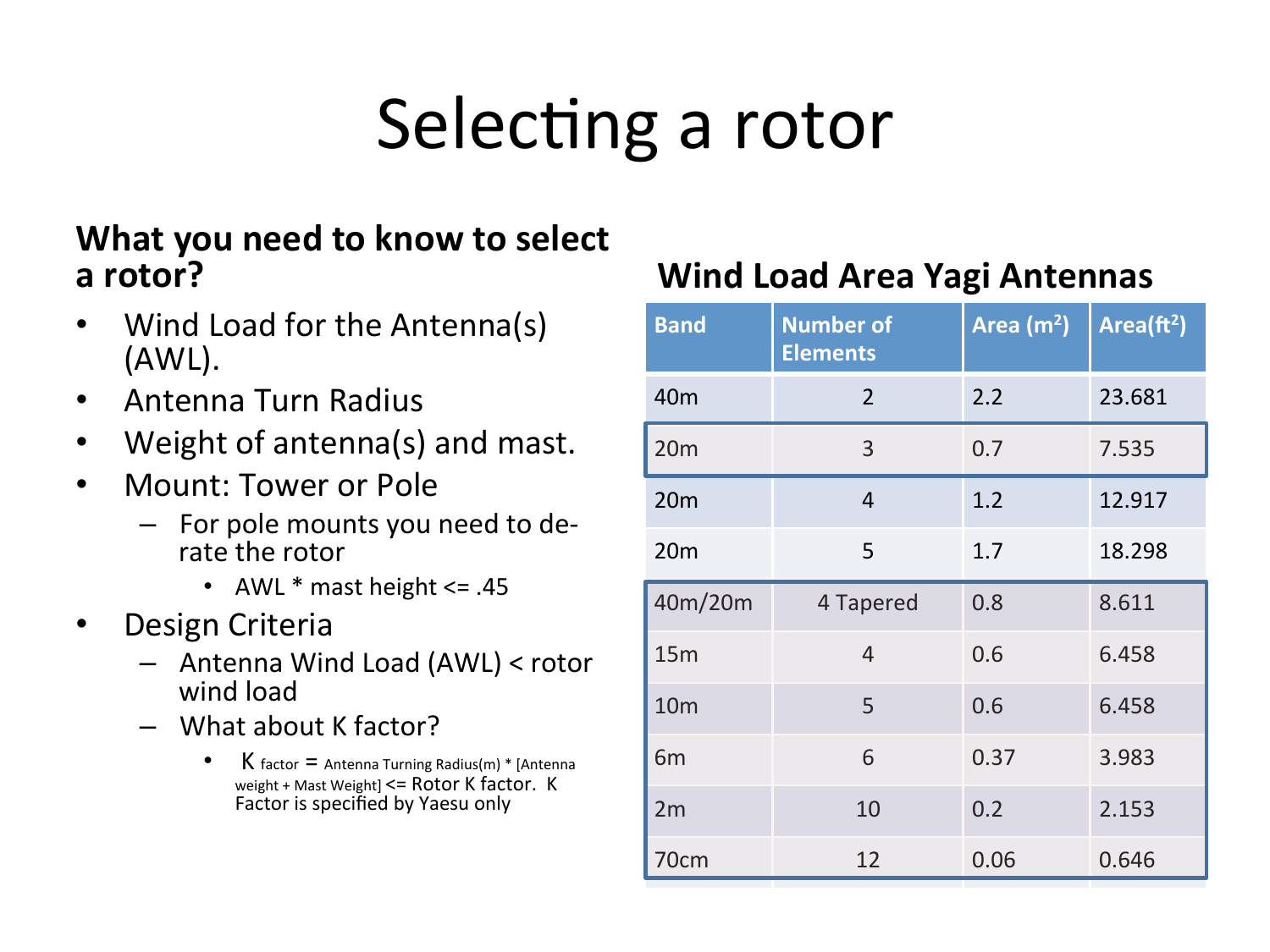# **Rotor Suppliers**

#### **Azimuth**

- Alliance
- CDE
- Create
- Daiwa
- Emotator
- Fukner
- Glavannini
- HyGain
- Kenpro
- Orion
- Radio Shack
- Walmar
- Yaesu
- …

#### **Elevation**

- Create
- Emotator
- Kenpro
- Yaesu
- …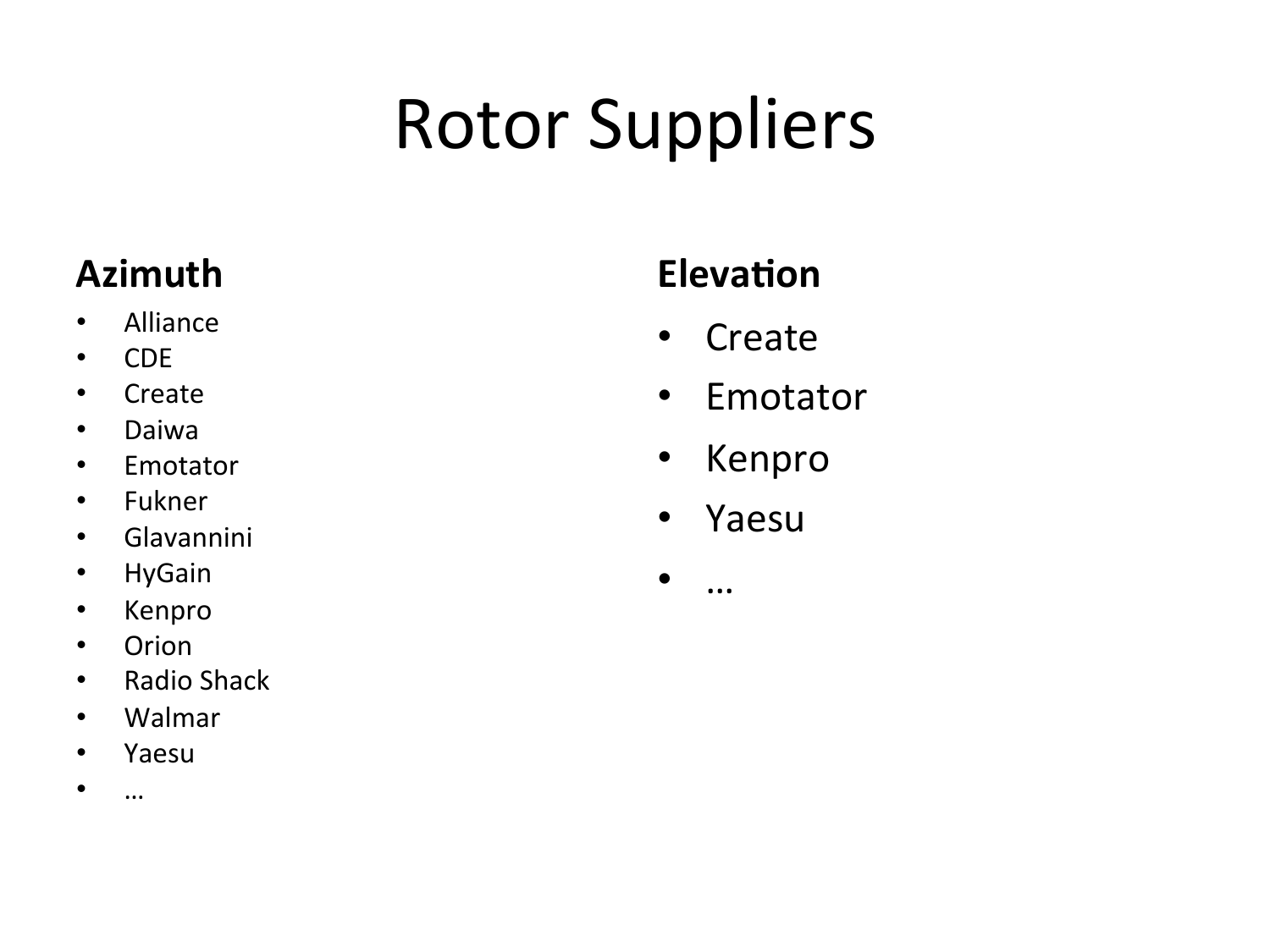### Rotor Pricing

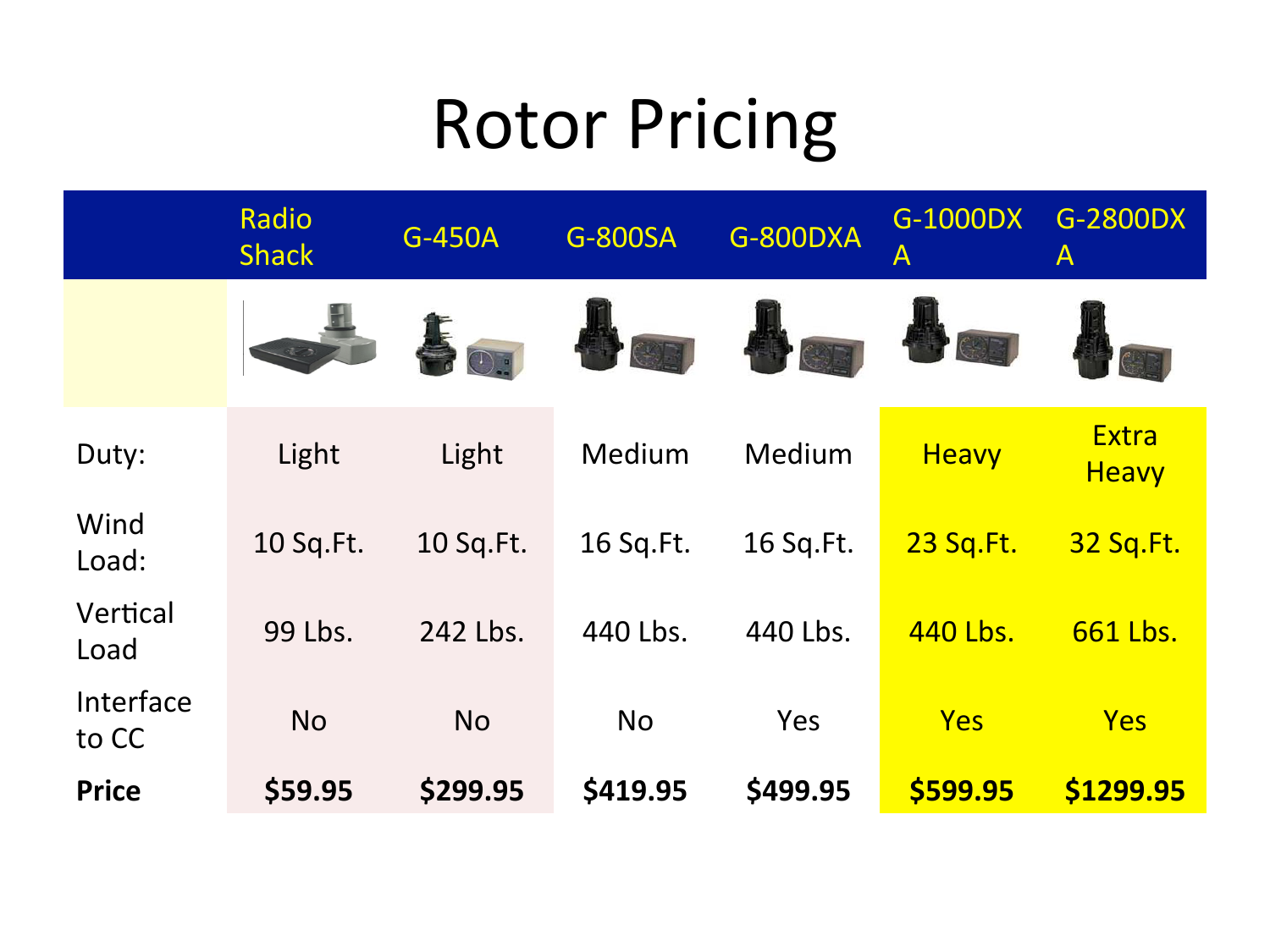Reducing the cost

### **BUILDING INTEGRATED ROTOR CONTROL**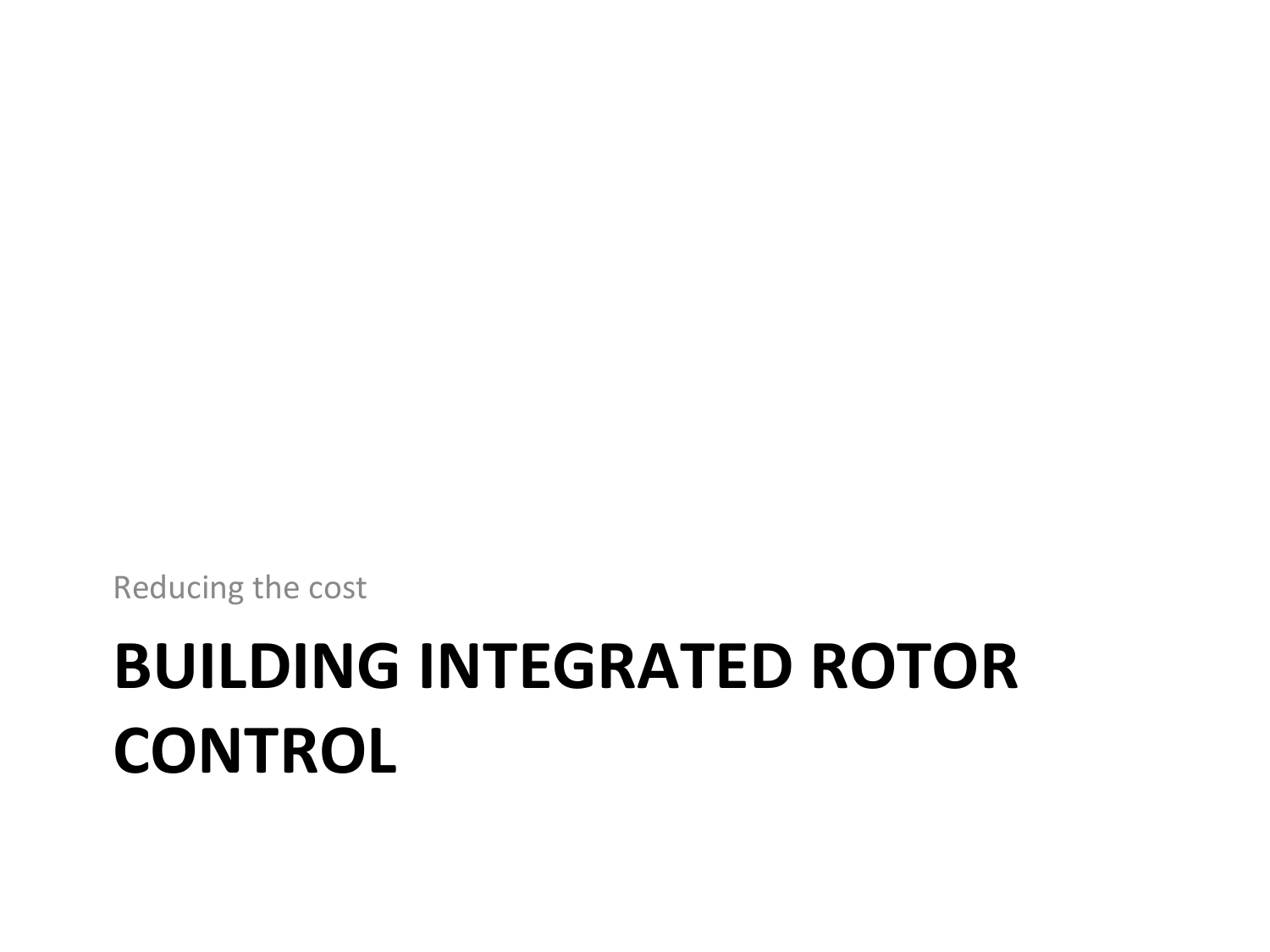### **Rotor Basics**

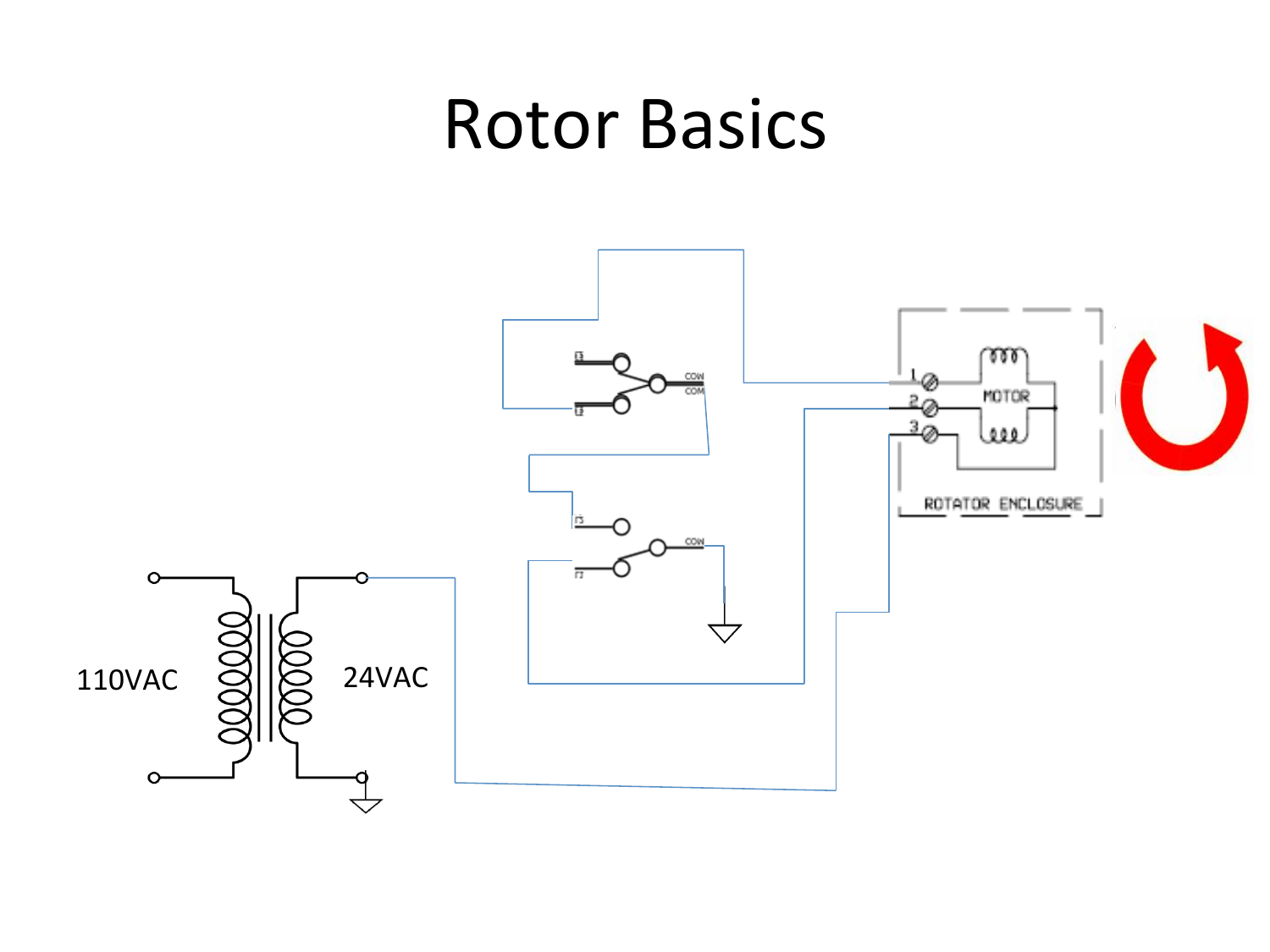# Controlling where you point

#### **Some engineering**

- Motor is synchronous to 60 Hz.
- $\sim$  1 minute to rotate 360° with no load. Exact time depend on Frequency
- 60 'cycles' per second (e.g. 60Hz)
- 10 cycles per degree of movement  $(1$  second =  $\sim$ 6°)
- Calibrate
	- $-$  Line up marks on rotor and point it in a know direction.
	- Rotate CW until rotor hit stop ( $On >$ 1Min )
	- $-$  Rotate CCW until rotor hits stop (On  $> 1$  min)
	- **Enter the direction into the controller** (note  $0/360$  is North)

#### **Rotating**

- Get the desired heading and normalize it (0 to 360)
- Calculate the difference between the desired heading and the current heading in degrees
- rotate clockwise, + rotate counter clockwise
- Divide by 6 to get the time in seconds to activate the motors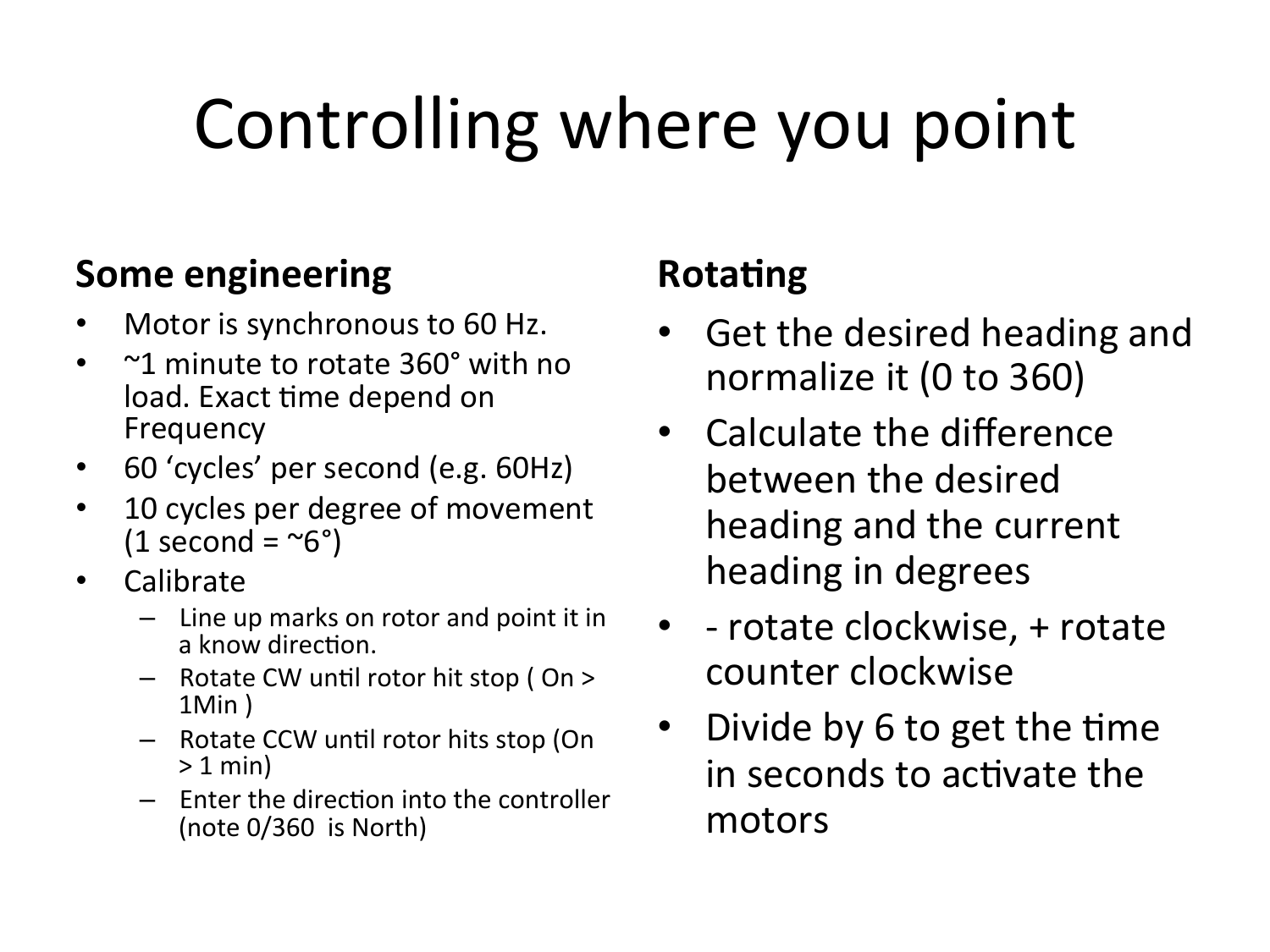# Assumptions/Concerns

#### **Assumption**

- The rotor stops at 0° and 360°
- Cannot pass through n\*360 where  $n \geq 0$
- 0° is 'North'
- Close counts

#### **Concerns**

- No stop, and the rotor will wrap your coax (feed line).
- Coax wrapping
- Not point north requires that care be taken in calculating rotation direction and time.
- Cannot track object that pass through zero
- Low Accurcy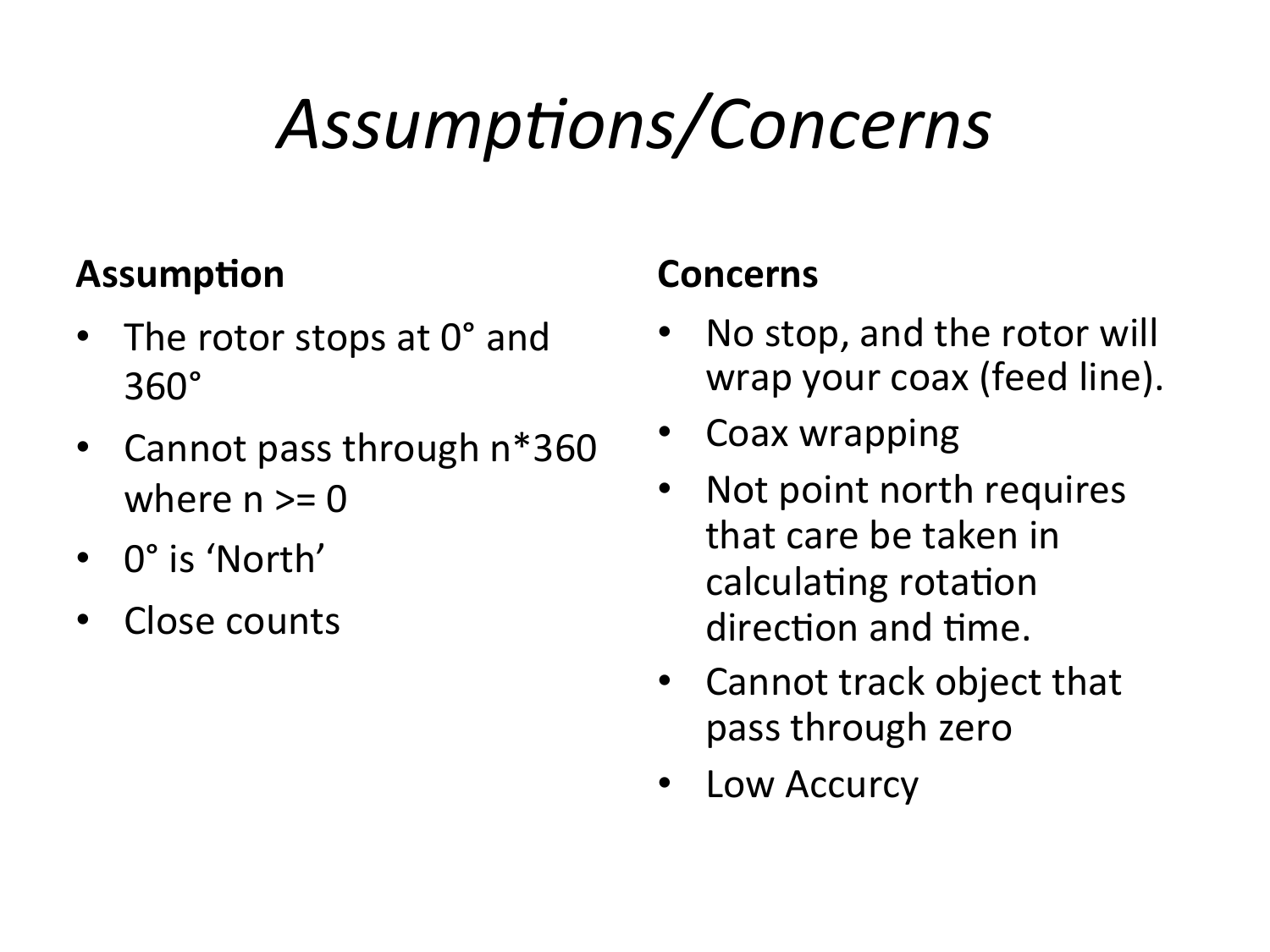### Rotor Interface Schematic

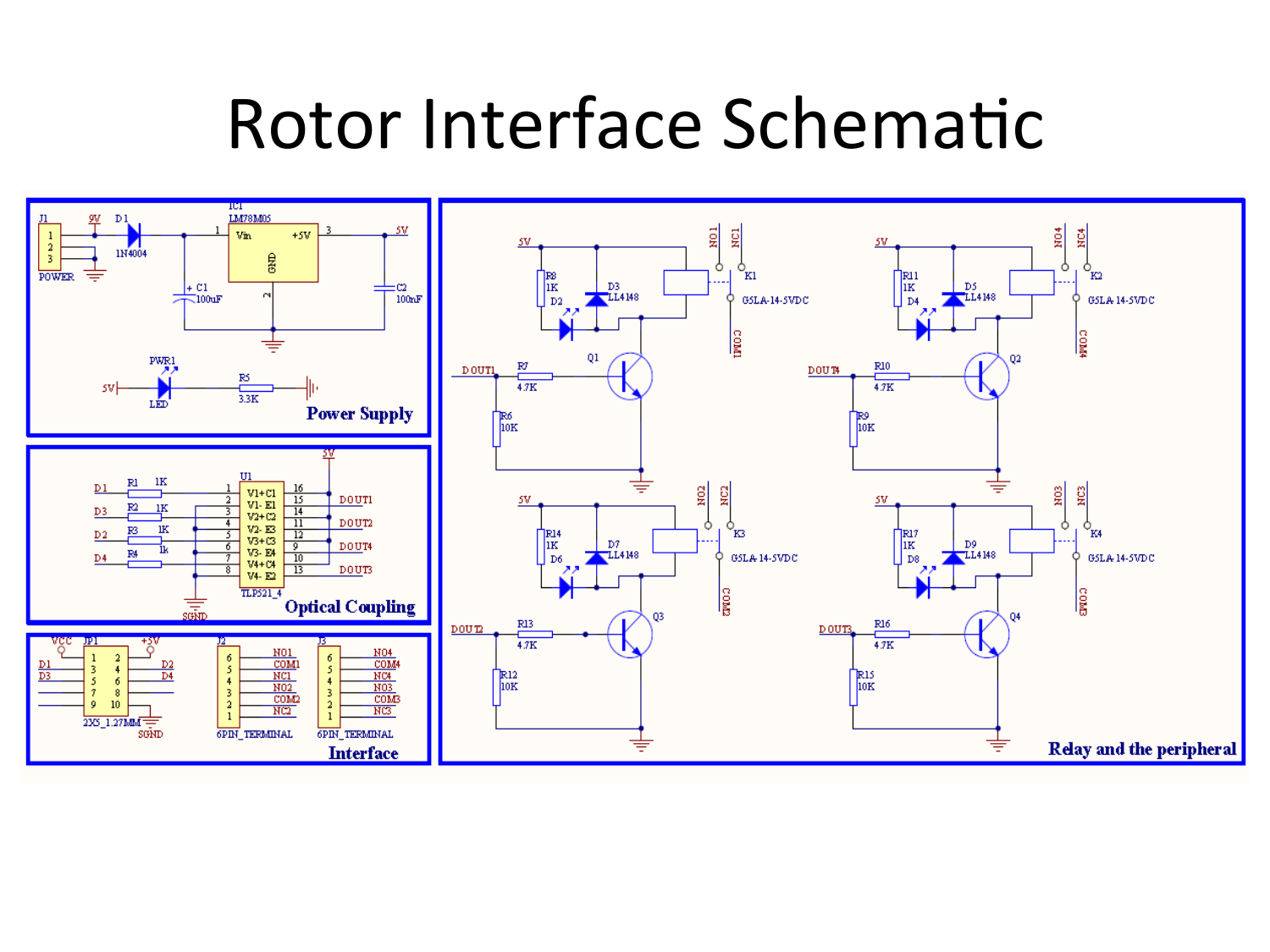### **Build or Buy**



2 Relay Board  $\sim$ \$4 - \$9 4 Relay Board ~\$5 - \$15

#### BUY!!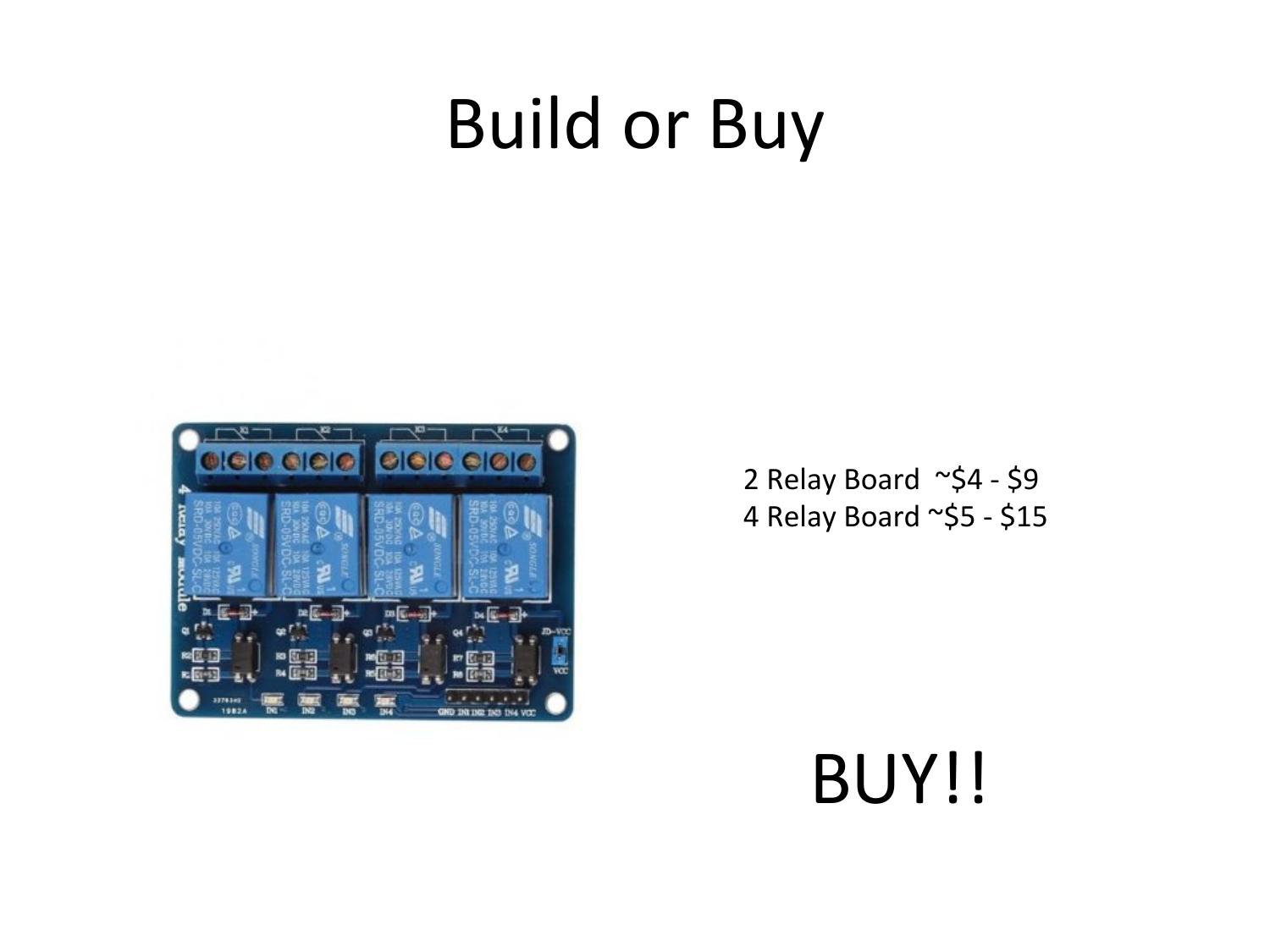### Cost Check

- CPU Board: Beagle Board Black ~\$40.00
- Relay Board: ~\$6.00
- Power Supply: ~12.00 + Labor
- Misc. Jumper Cables ~\$3.00
- Rotor  $-\infty$ \$60.00
- Total  $\sim$ \$121.00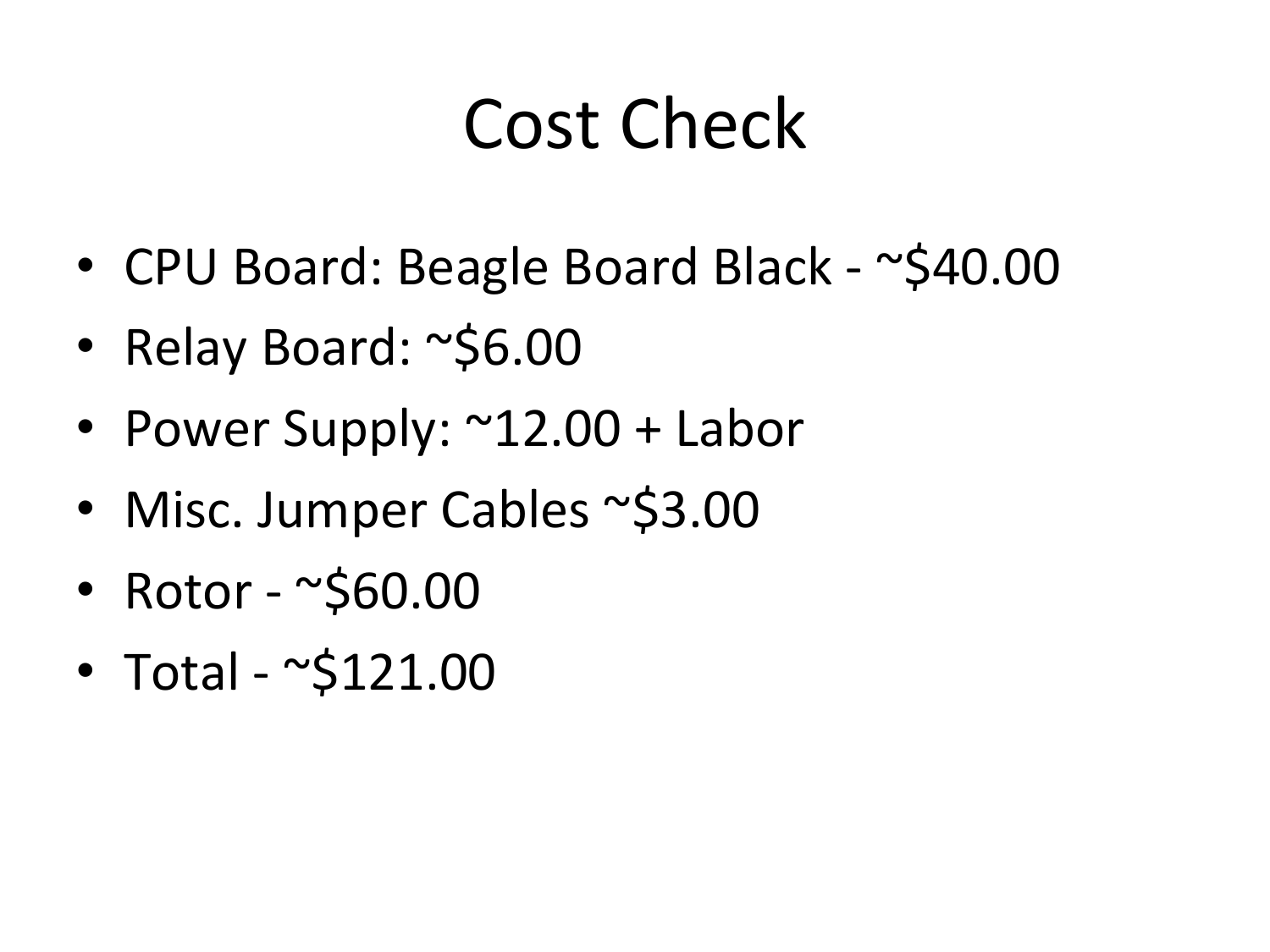### Yaesu Rotor

- Uses similar synchronous motor
- Does not have 'hard stops'
	- $-$  Allows you to go through the zero point
- Provides feedback through a potentiometer circuit
	- $-$  Use the A/D converter to read feedback voltage

#### **Antenna Rotator Model G-450XL**

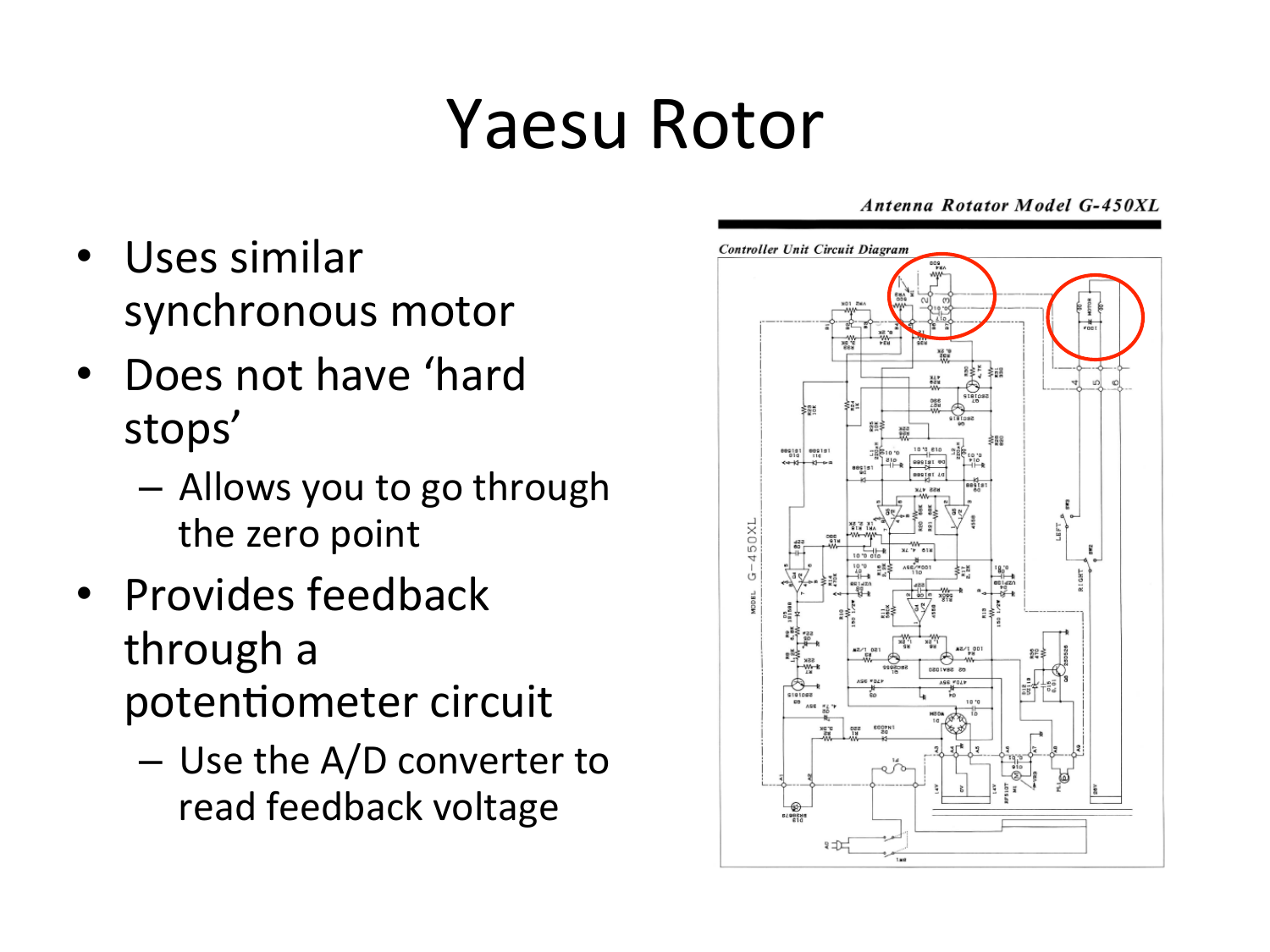Enhancements 

#### **FEEDBACK**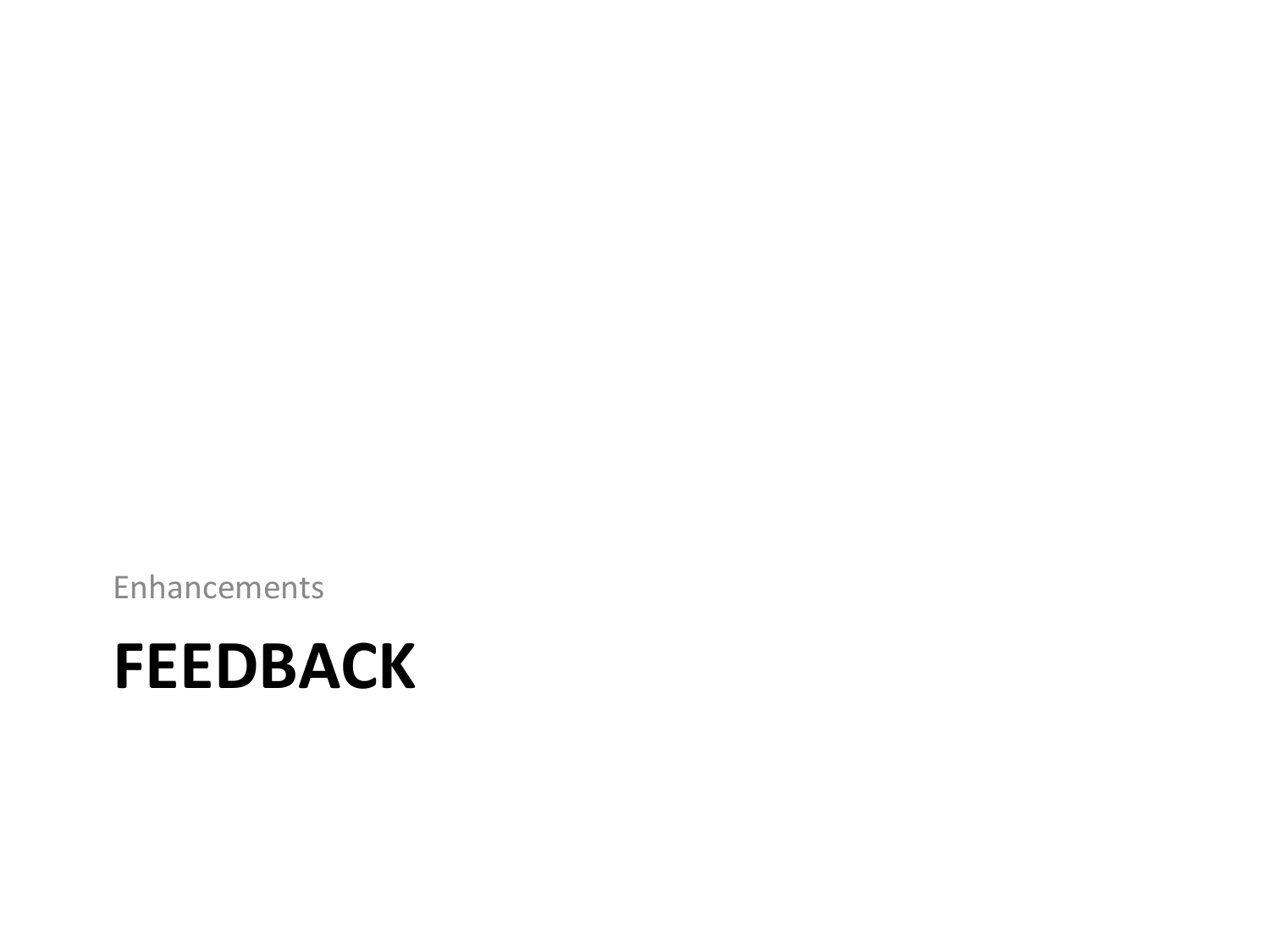# Types of Feedback

- Position
	- $-$  where is the antenna pointing?
	- Potentiometer
	- $-$  Rotary or Shaft Encoder
	- $-$  Compass chip
- Velocity
	- $-$  How fast is the antenna moving?
	- $-$  Differentiator
	- Timer
	- Velocity Chip
- Acceleration
	- $-$  How fast is it changing?
	- Accelerometer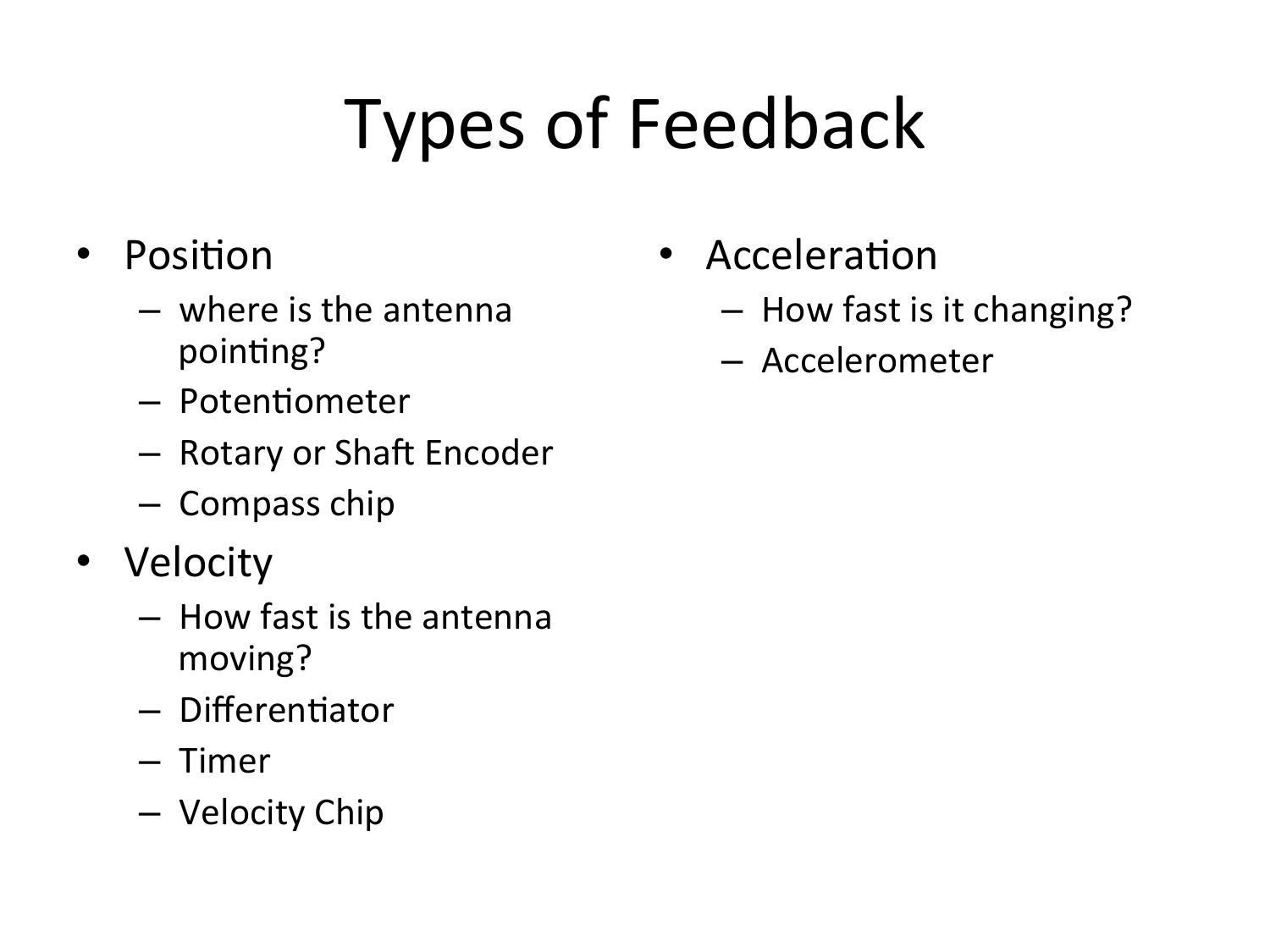# Direction - HMC5883L

#### **Features**

- 3-Axis Magnetoresistive Sensor
- Built in self test
- Low Voltage Operation
- I2C Interface
- 1° -2<sup>°</sup> resolution
- **Built in degaussing**
- Wide Magnetic Field Range to allow use in strong magnetic field environments.
- 160Hz output rate

#### **Concerns**

Senses magnetic fields  $$ need to keep it away from steal 

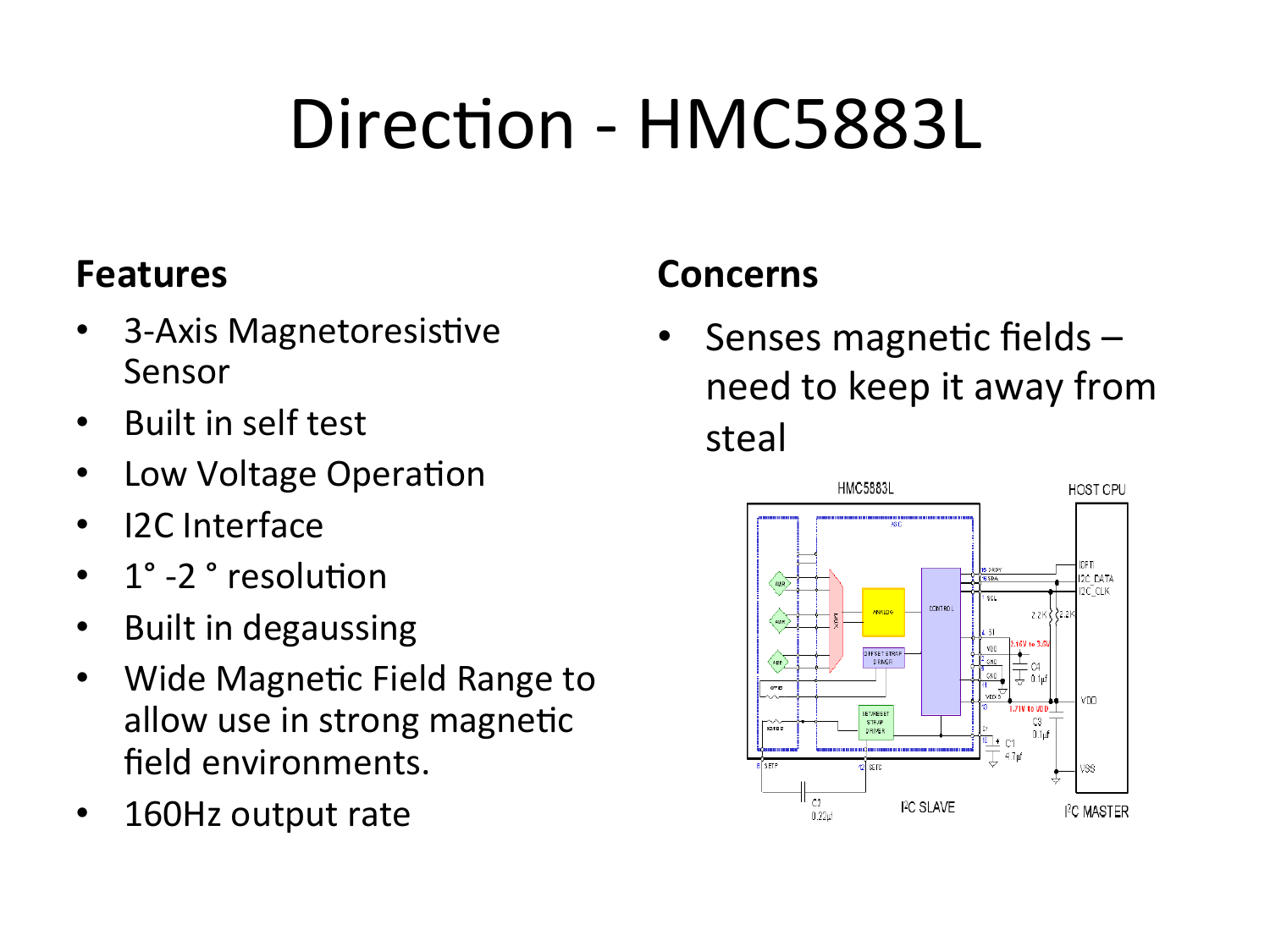# Velocity - ITG3200

- 3 Axis digital gyroscope
- Low Voltage
- I2C interface

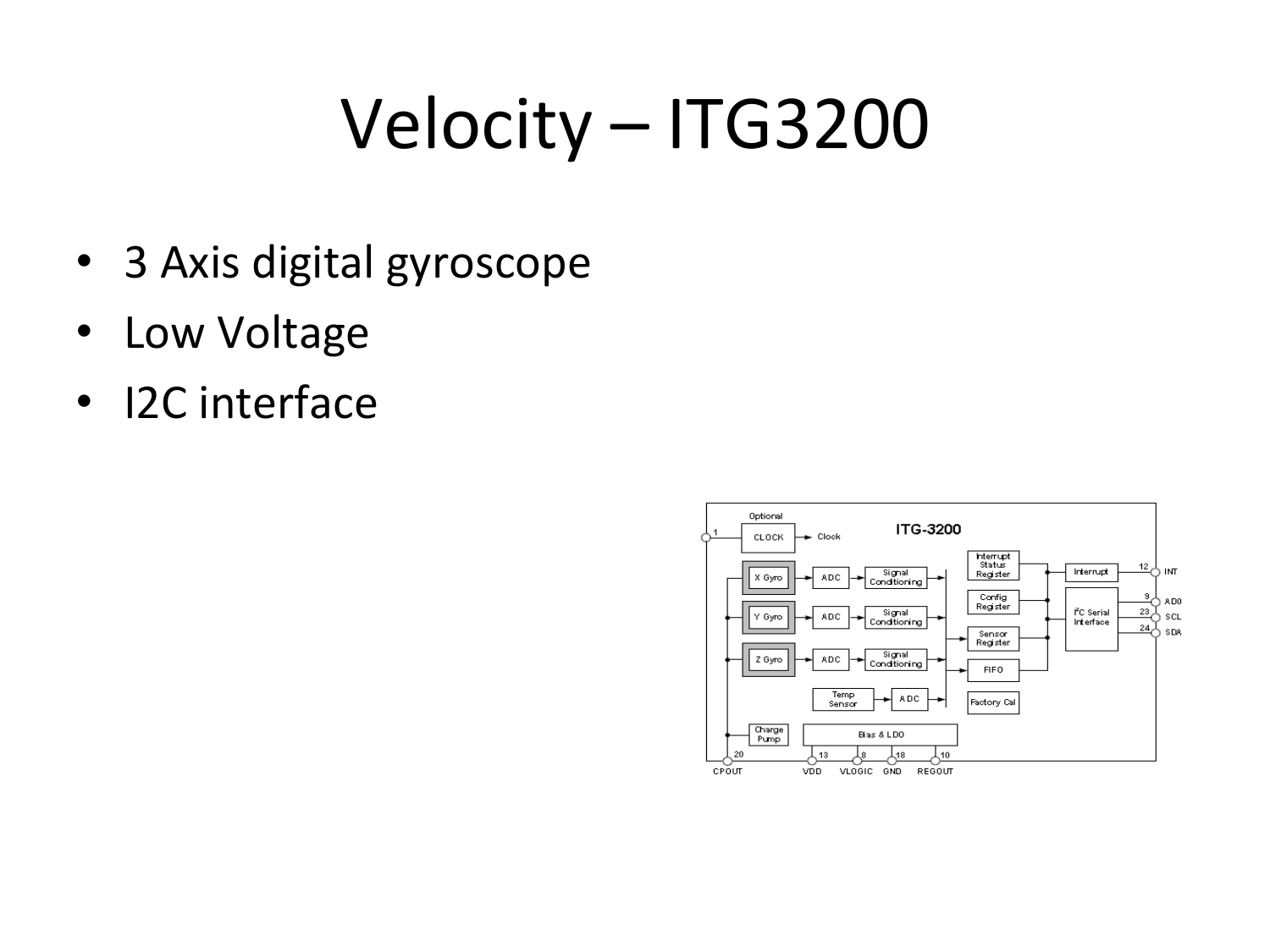### $Acceleration - ADXL345$

- 3 Axis Digital Accelerometer
- Low Voltage (2-3 V)
- I2C Interface

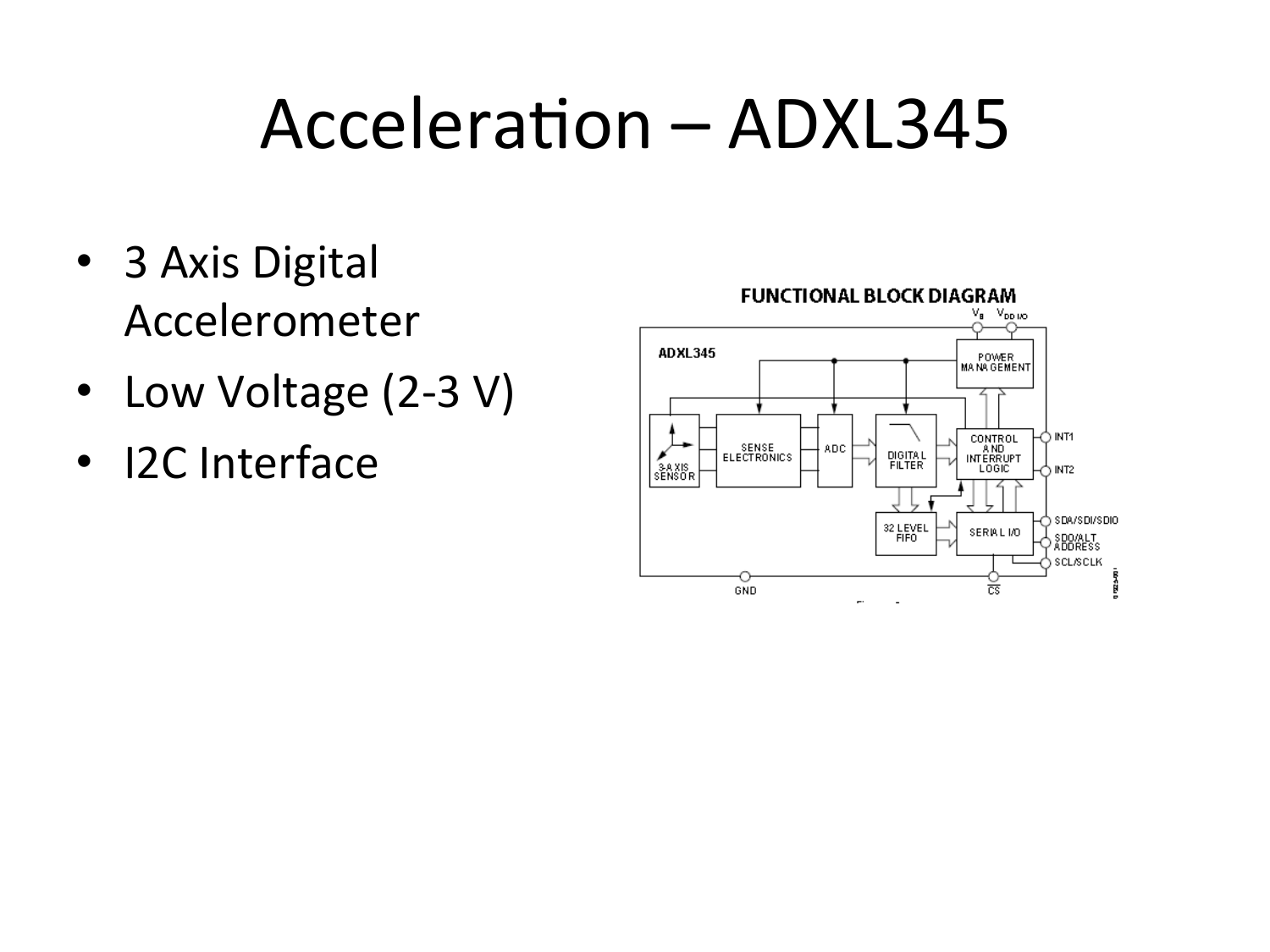### Feedback Board

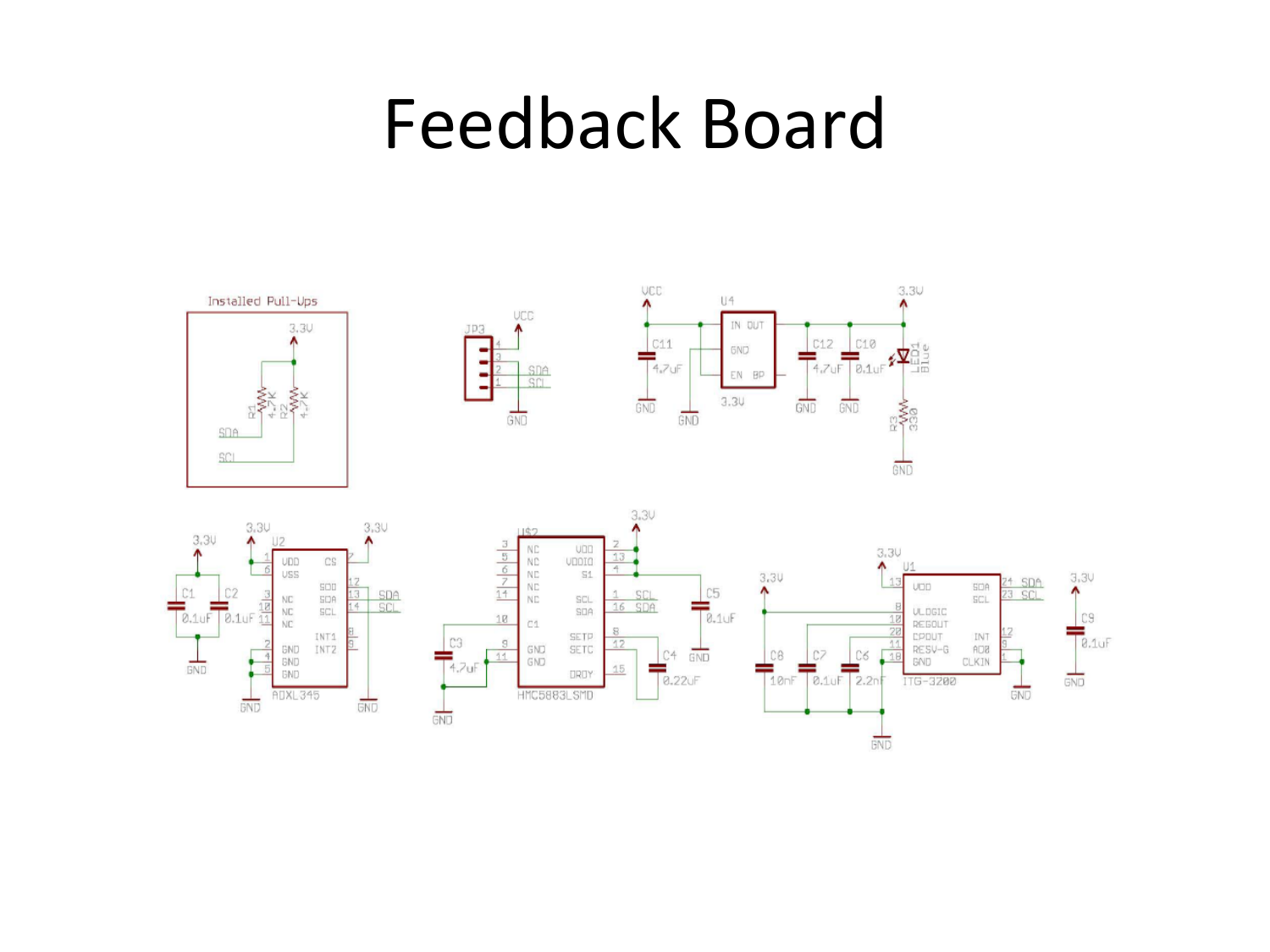# Web Interface

#### **Why Web Interface**

- Restful Interface
- Browser base interface
	- $-$  Any smart device can control it.
- Build mash ups as applications
	- $-$  Point and click grid cells
	- $-$  Coverage mapping
	- $-$  Point and click satellite tracking

#### **Node JS**

- **Built on Chrome javaScript** Runtime
- Event Driven
- Non Blocking I/O
- **Built in Web Server**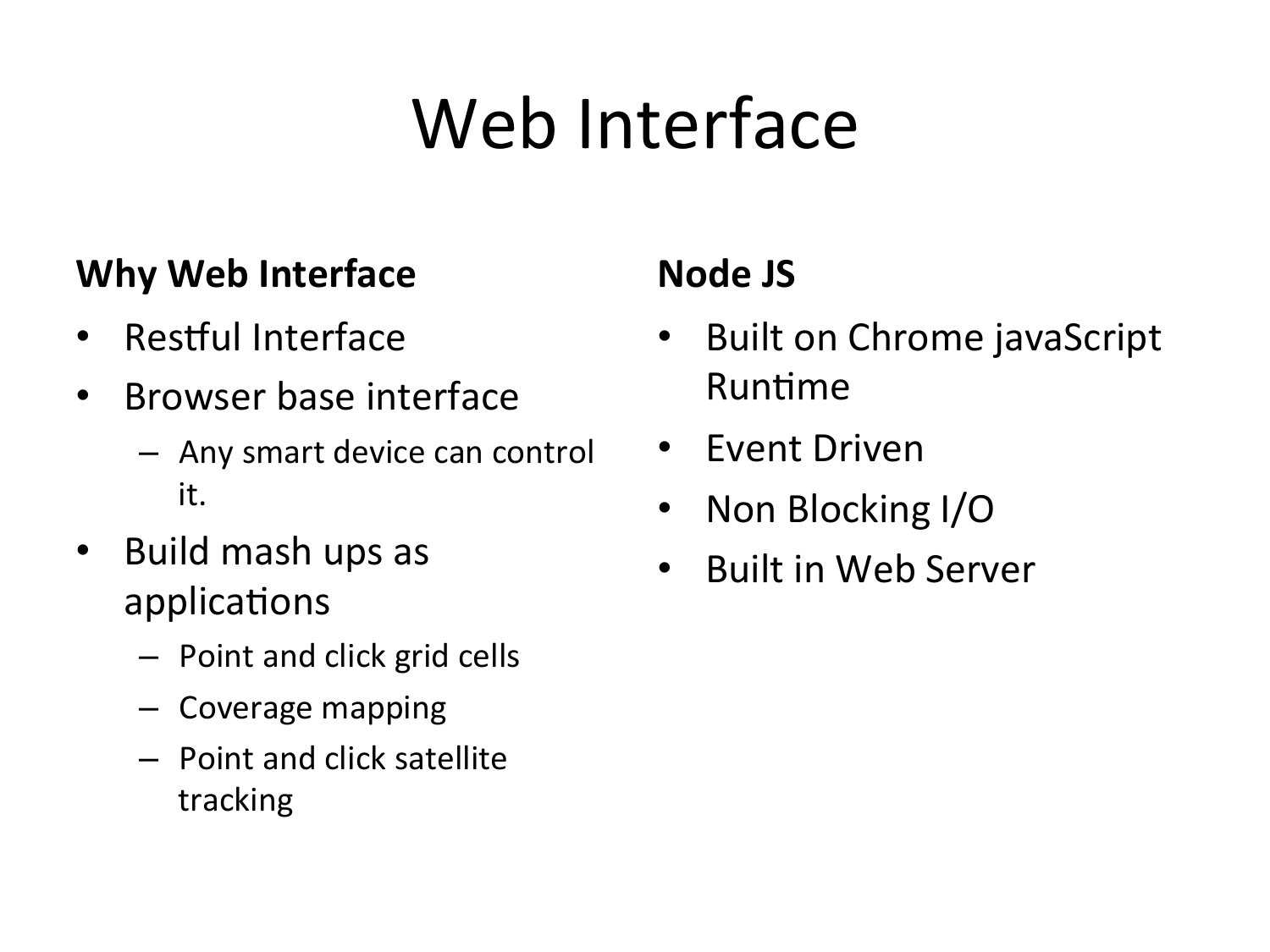### Project Status

#### **Hardware/Software**

- Hardware
	- $-$  Components are Identified
	- $-$  Hardware Interfaces are designed for rotor control and feedback boards
	- Beagleboard Interface board is designed and we are getting PCB costing
	- $-$  Kit price available in late April

#### **Software**

- Software
	- $-$  Select node JS framework
	- Peek and Poke tested the hardware components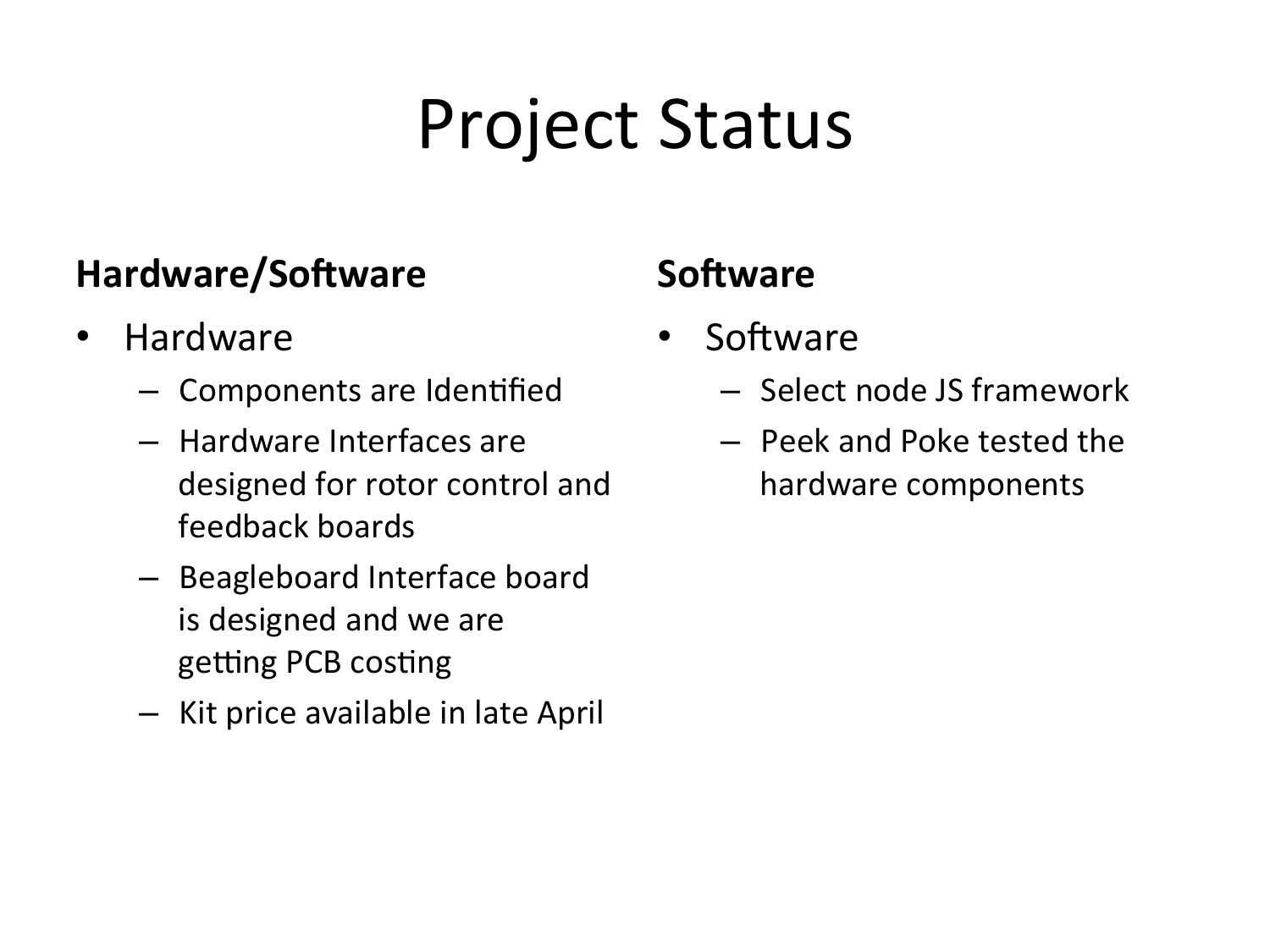### **WHAT YOUR INTEREST?**